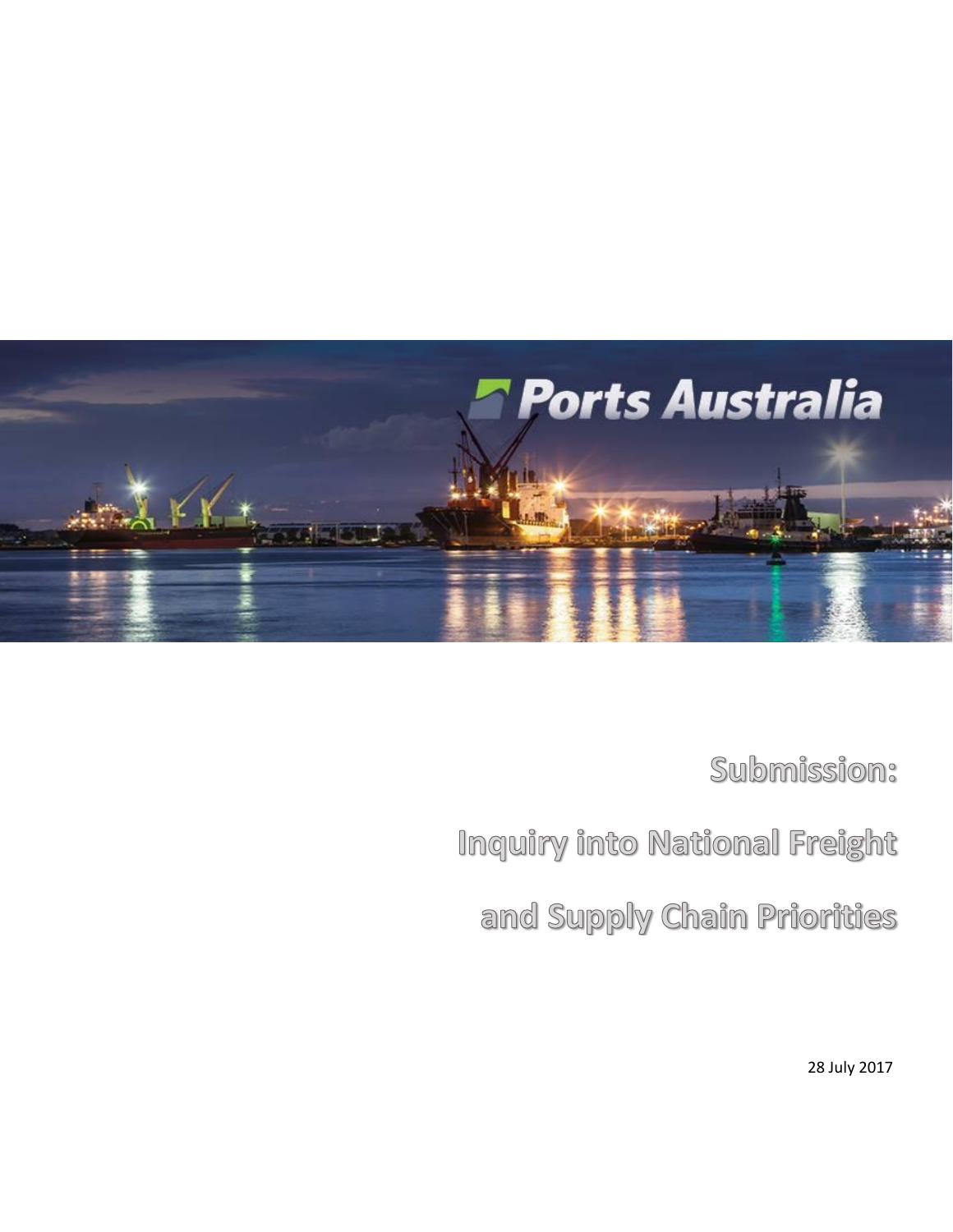# Position

Ports Australia is pleased to provide comments to the Inquiry that we consider are key to shaping the future of freight and supply chains in this country. Ports Australia utilises this opportunity to focus the debate on what we consider are key priorities on this issue and the pragmatic role the Commonwealth can play in delivering on the priorities. Ports Australia would also like to take this opportunity to highlight the efficiencies being gained by the country's ports and note that this is limited by the inefficiencies caused by other transport infrastructure. As outlined in this submission, Ports Australia is advocating a multi-modal solution for challenges facing freight transportation in Australia, with a primary focus on increasing coastal shipping.

Ports Australia is happy to engage with the Inquiry Panel and/or the Government in helping to further discuss this submission with the view to resolving the current problems faced in the freight and supply chain networks.

### **Ports Australia**

Ports Australia is the peak industry body representing port authorities and corporations, both publicly and privately owned, at the national level. Ports Australia is governed by a Board of Directors comprising the CEOs of eleven Member port corporations.

Ports Australia works closely with the Government and its agencies on the development and implementation of policies and regulatory settings that will facilitate the efficient operation of our ports and provide the ability to develop capacity to meet Australia's freight task.

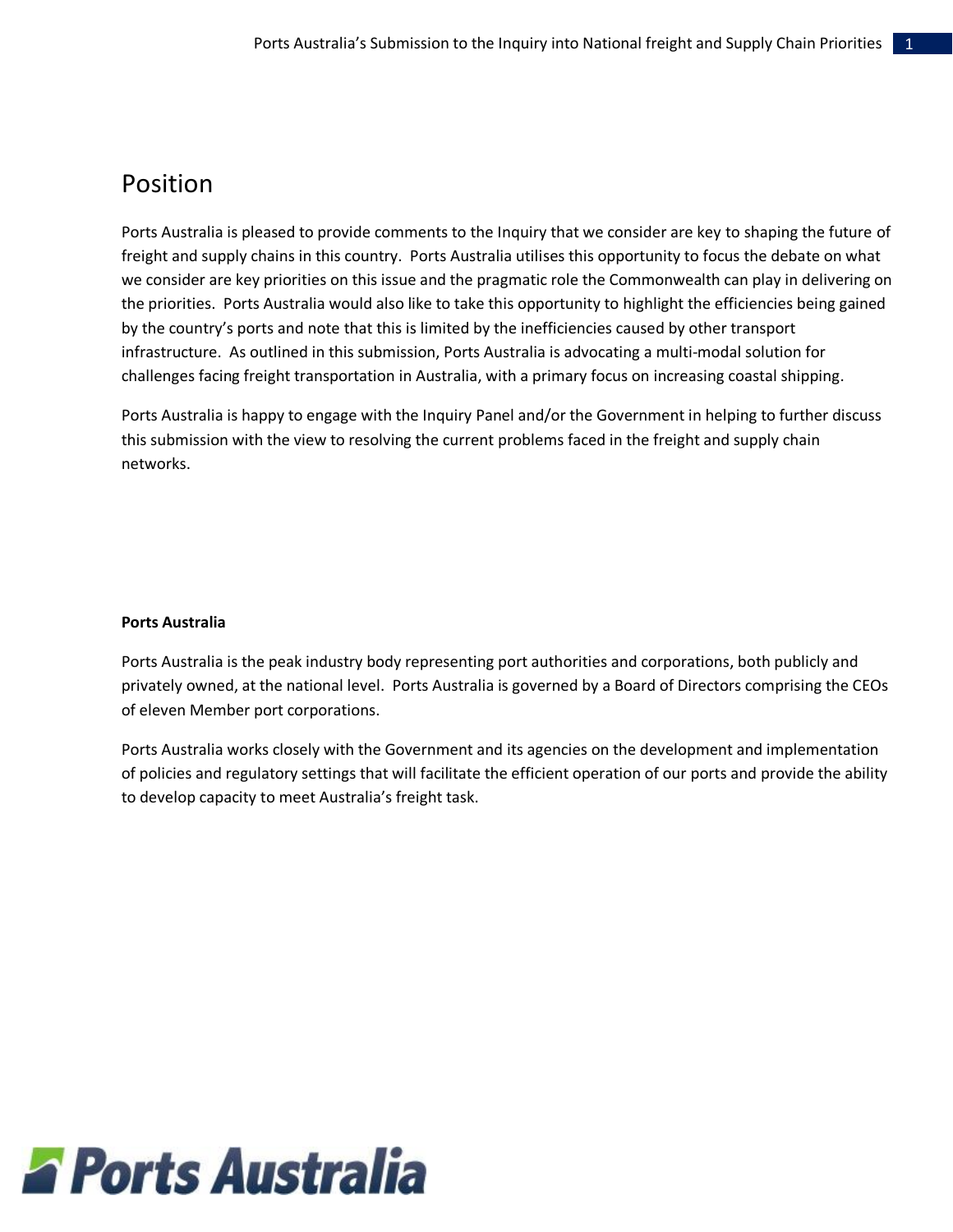### <span id="page-2-0"></span>**Contents**

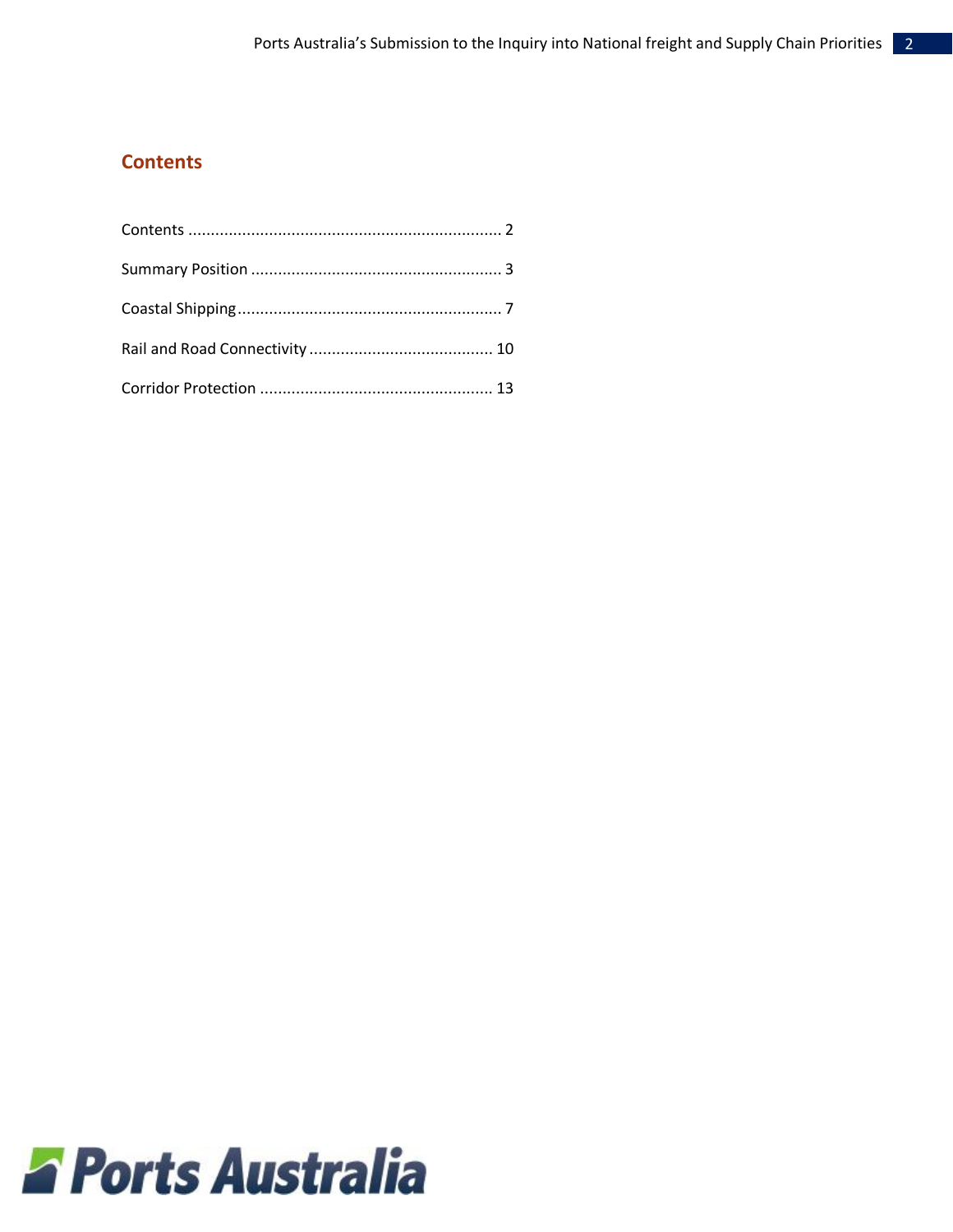### <span id="page-3-0"></span>**Summary Position**

Critical freight and supply chain infrastructure has not been a tier one priority for a number of decades and as a result Australia's network needs innovative and immediate attention. Social infrastructure such as welfare spending and the national disability insurance scheme, together with traditional policy priorities in areas such as health, national security and defence have become the significant focus of successive Governments looking towards the current and future needs of our population.

The limited policy initiatives and related spending on freight and supply chain networks are aimed at alleviating some of the existing failures in the transport network.

Australia's ports are the gateway to the national economy, 90 per cent of the nation's trade goes through our ports.

Due to the scale of trade moving through the ports any increase in efficiencies surrounding them no matter how small provide massive economic benefits. Similarly any inefficiencies impact negatively. The NSW Government estimates that a one percent increase in freight efficiency could save the national economy  $$1.5$  billion<sup>1</sup>.

Australians are indirectly paying a premium for the inefficiencies in our freight transport network.

Australia's ports have actively pursued measures to improve logistical efficiency and port throughput through investment in capital infrastructure and technology such as robotics and truck queuing systems. The lack of certainty and future planning by all level of Government 'outside the port gate' has serious detrimental impacts on any efficiencies achieved dockside.

Road congestion in our capital cities continues to grow and is a challenge for Government. Australia's population is growing and so

Compared to January–June 2015, the median ship turnaround time in January–June 2016 improved in all five major ports.

Average truck and container turnaround times improved by 4.9 per cent and 5.5 per cent respectively in the period January–June 2016 compared to the same period in 2015.

BITRE, Waterline 59

is the domestic freight task. The National Transport Commission notes the domestic freight task increased by 50 per cent in the 10 years to 2016 and is forecast to grow another 26 per cent by 2026<sup>2</sup>. Australia simply does not have an adequate plan to deal with this growth.

The current 'political' response to this transport infrastructure problem is short sighted expenditure solutions that are increasingly focused on growing road user/commuter capacity. Case in point is recent investments in Westconnex and the widening sections of the M4 motorway. These infrastructure investments are well overdue for a burgeoning Sydney population and industry. However, they are reactive spending by

 $\overline{\phantom{a}}$ 

<sup>2</sup> National Transport Commission (2017), *Who moves what where: Better informing transport planning for Australians*, discussion paper



 $^1$  NSW Ports and Freight Strategy 2013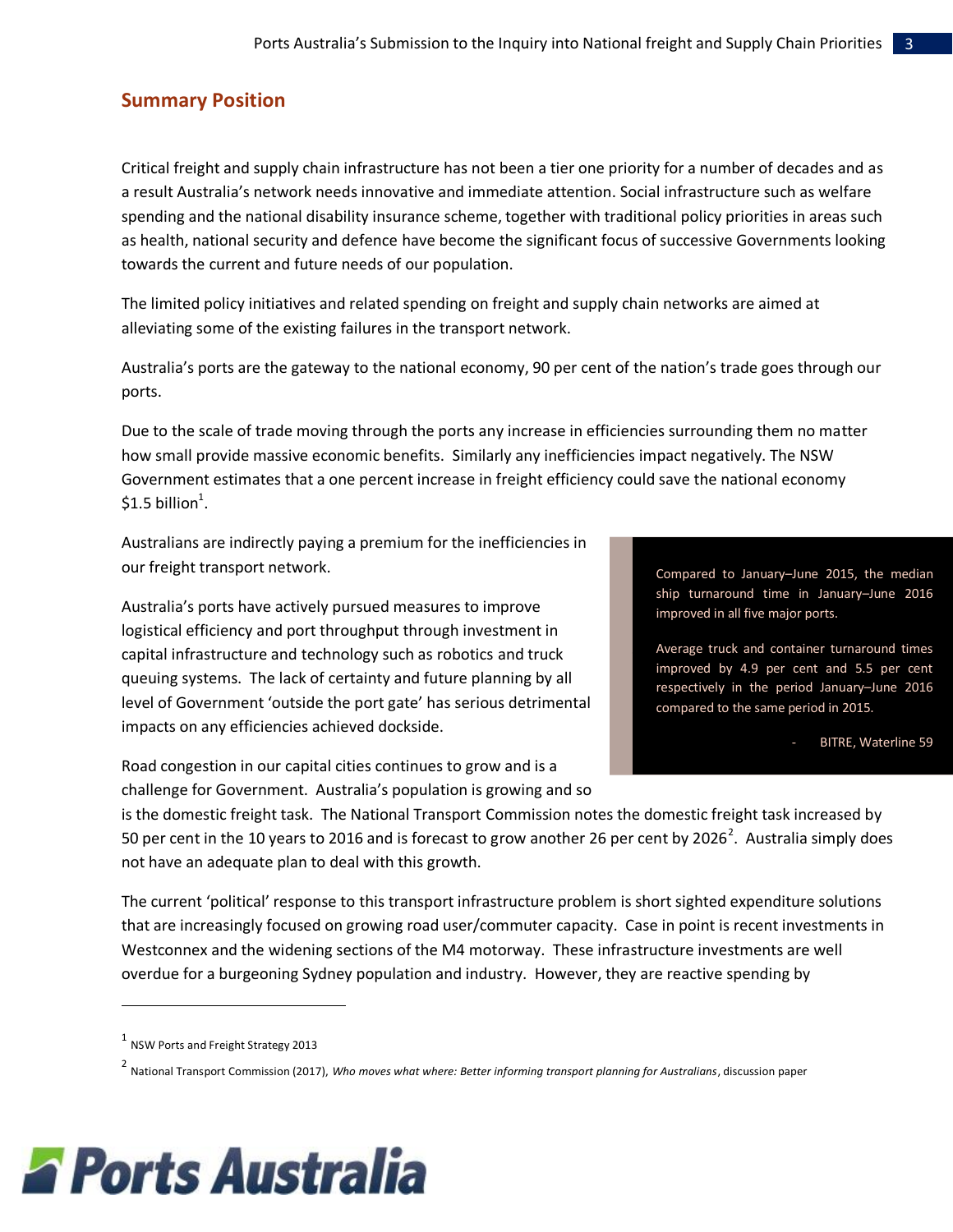Government to tackle a problem that many in Sydney have faced for several years. These two examples are mirrored across the country.

It appears little is being done to find alternative solutions to the pressures arising out of the nation's steadily increasing freight task and the diminishing benefits that will come from short sighted investment in existing infrastructure.

The Office of the Infrastructure Coordinator Commission's paper on the Development of a National Corridor Protection Strategy highlights that significant focus on freight and supply chains was previously given by the Governments of the 1950s, 1960s and 1970s. For example the corridors for Sydney's M7 was quarantined 40 years ago and land for the North East Link extension in Melbourne was set aside 50 years ago. The decisions of past governments have enabled recent Governments to easily build infrastructure such as the M1, M2, M4, M5 and M7 motorways, and to accommodate the development of the Western Sydney airport.

However, there has been some sporadic and noteworthy investment in freight and supply chain infrastructure. The Commonwealth Government's planning and investment in the Moorebank Intermodal freight terminal will assist manage the future container capacity of Port Botany and reduce the number of trucks on Sydney roads by freighting containers by rail from the port to the terminal. Similarly planning and investment in the Inland Rail is projected to cater for the increased freight task between Melbourne and Brisbane (4.9 million tonnes in 2016 to around 13 million tonnes by 2050). More of this vision, planning and investment is necessary to better manage our freight and supply chains, and for broader city planning.

Ports Australia seeks leadership from the Commonwealth Government in prioritising infrastructure that better supports our freight and supply chains. We note the limitations in our system of federalism and the agreements necessary with the states and territories to implement new initiatives. We suggest the Government look past heavy-handed measures such as tied/conditional funding given the poor track record this arrangement has and work towards a genuine partnership with other levels of government on this issue. The Commonwealth Government can show leadership by:

- **Being active in engagements** with states, territories and local governments to seek agreement on the policy priorities and achievable targets prior to developing national strategies and plans. The business community will gain greater confidence to operate and invest knowing that all levels of government are in agreement on the direction being set for the freight and supply chain networks.
- **Integrating its workforce** with the relevant areas of state and territory governments that are focused on planning and implementation. This will give the issue prominence and ensure that discussions at the bureaucratic level mirror those at the political level, strategies are negotiated prior to Ministerial considerations, and there is alignment in implementation approaches.
- **Educating and promoting supply chain requirements** and benefits to the broader community through everyday examples that are relatable. We need our Governments to show leadership and outlined the vision on what is required for nation building, which is rarely at the forefront of the average person's mind, mainly because s/he is busy managing their jobs, families, health, etc.

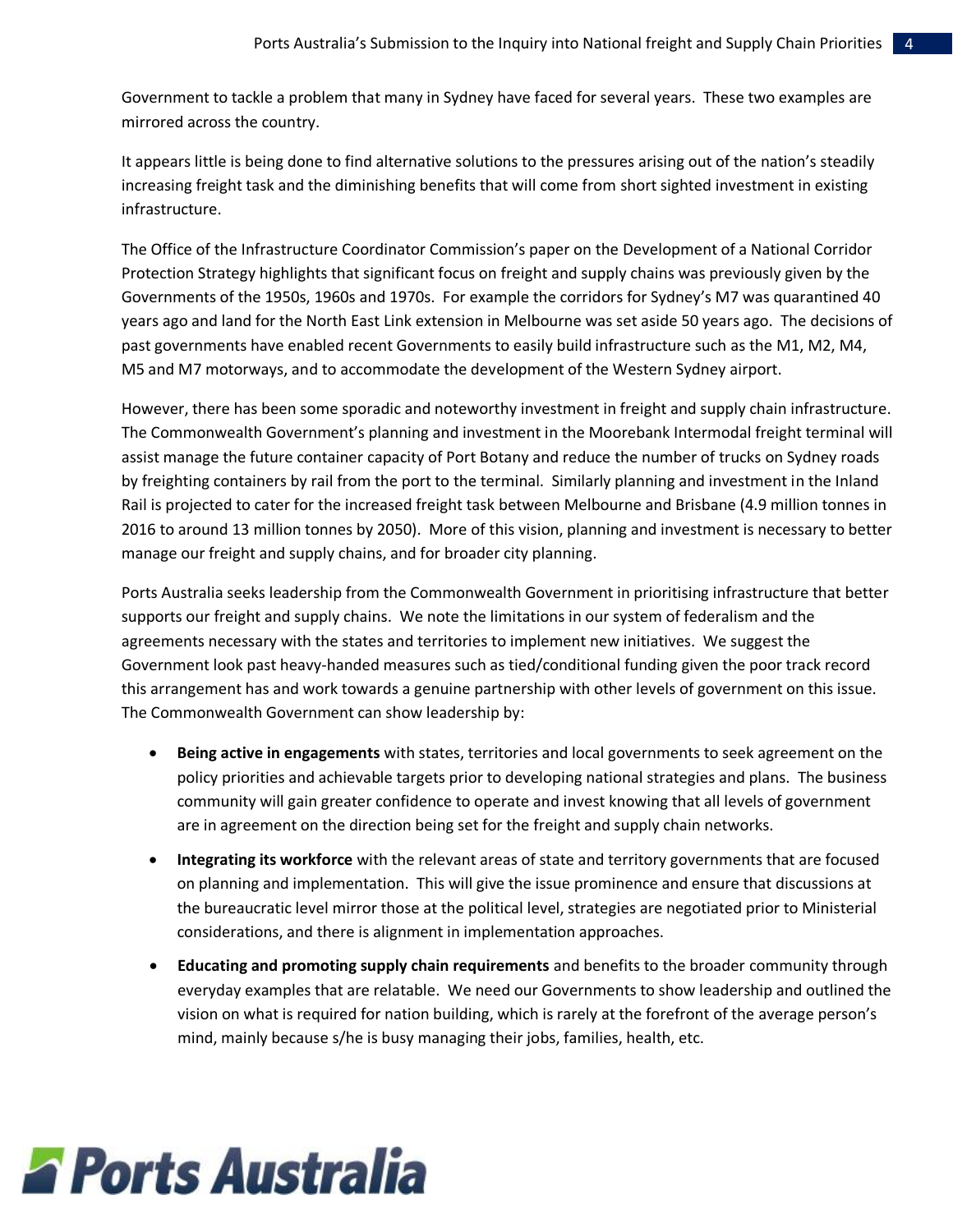#### **Priority Areas**

Ports Australia considers that there are **three priority areas** that the Commonwealth should look to improve transport infrastructure. **Freight corridor protection** is one, and encompasses planning and management of our road and rail networks:

- Better management of urban encroachment so that businesses such as ports can plan, operate and invest with confidence;
- Coordinated planning with local and state governments for the efficient and continuous movement of freight through our cities without travel restrictions on freight business; and
- Planning our freight and supply chain networks for the future requirements of our communities.

Focus on freight corridor protection is required to build business confidence and security which will result in investment to grow our economies and improve the prosperity of the country. Efficient movement of freight will also result in better environmental outcomes, reduced congestion and lower end costs for the consumer.

Ports Australia considers that the second priority that the Government should focus on is **road and rail connectivity**. Ports are the trade gateway of this country given that around 90% of Australia's trade goes through our ports. However, getting goods to Australian consumers from the port and from businesses to the port is not efficient. Concerns entail first/last mile issues, consideration of segregated sections of rail lines for freight, and increased and reliable use of the rail network.

- The configuration of the roads around many of our major ports and intermodal terminals do not support the use of high productivity vehicles. This leads to smaller and numerous trucks on the road leaving the port/terminal which eventually results in higher end costs to the consumer than required, greater congestion on our roads and poor environmental outcomes.
- The use of rail to and from our ports is underutilised and leads to freight being moved primarily by trucks. Rail facilitates the most efficient movement of freight on land but rail lines are shared between passengers and freight, and the former is prioritised. Accordingly, businesses choose to move their freight along transport modes that are less restrictive and comparatively more efficient.

The Commonwealth Government has invested in **Inland Rail**, a dedicated rail freight line. However, **the line does not connect to Melbourne or Brisbane**. Freight has to be moved inefficiently by shared rail lines or onto trucks to various other destinations including the port. The lack of efficient connectivity to the port will increase travel times for the movement of freight, lead to road congestion due to increased truck movements, and result in higher end costs.



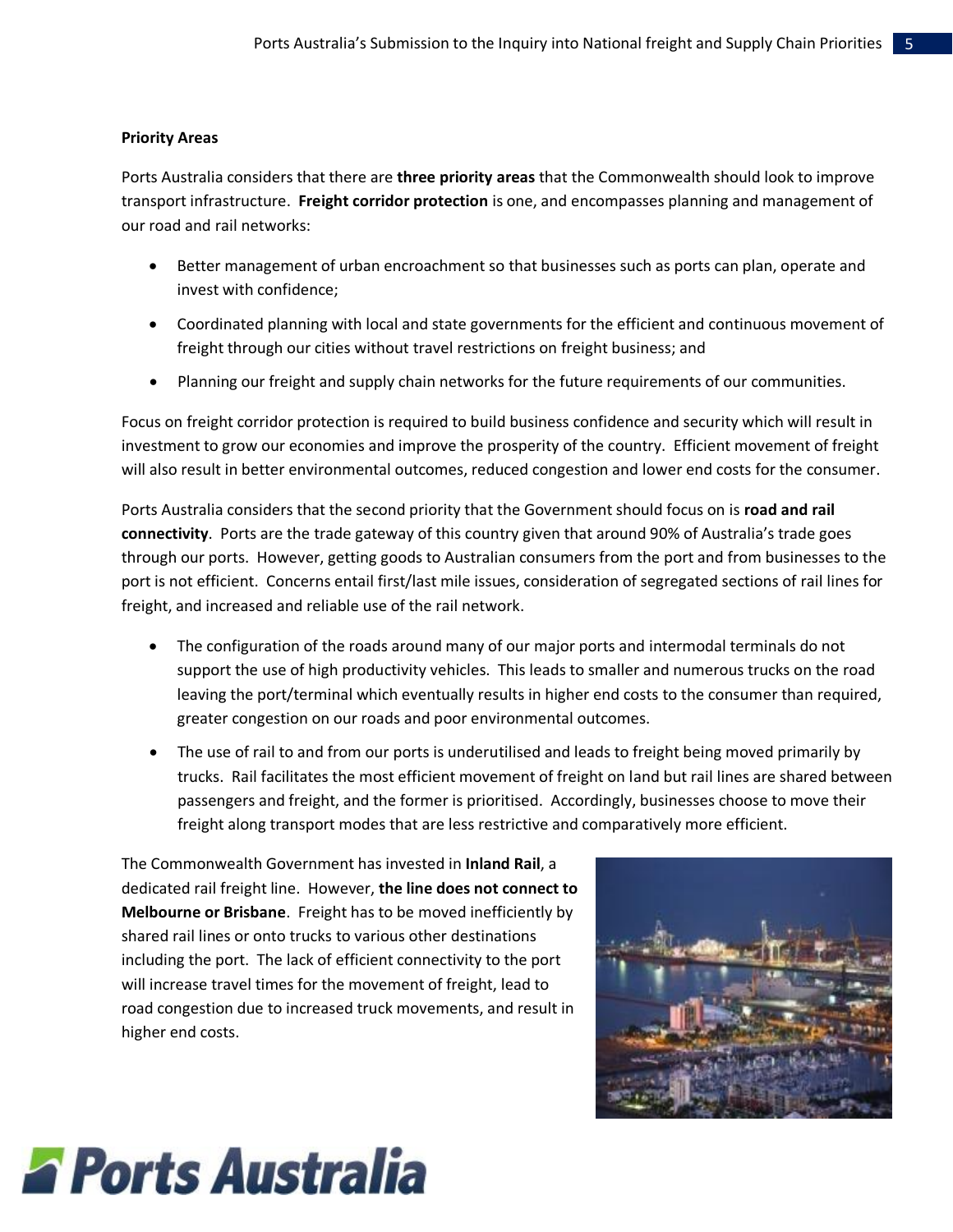Ports Australia considers that the third priority that the Government should focus on is reforms to **coastal shipping policy** including abolishing the current cabotage regime. Unlike the other two priority areas which necessitate partnership across all levels of government, coastal shipping can be unilaterally implemented by the Commonwealth Government and will result in significant benefits for the consumers, the economy and the environment. Additionally, Inland Rail requires billions to build to cater for the increased freight task between Melbourne and Brisbane. However,



the infrastructure already exists at our ports and with the broader maritime sector to significantly ease the burden on our existing freight and supply chain networks.

**Coastal shipping reforms can be undertaken at negligible cost and deliver reduced end costs to consumers**. It will reduce the inefficiencies of the current transport network by reducing the number of trucks on roads in our major cities, thereby reducing congestion and saving \$1.5 billion. Improved coastal shipping policies will also:

- lead to less Government spending on road infrastructure;
- result in improved environmental outcomes due to less CO2 and noise emissions; and
- result in cheaper products due to the economies of scale gained through mass volume shipping.

Reforms in this space could also lead to **jobs growth** outside many of our major cities. Increased coastal shipping will lead to fewer trucks carrying freight long distances, but more short haul journeys in regional areas to/from the local port. As a result, regional jobs in the trucking and complementary sectors should receive a boost as will regional economies.

Ports Australia is not suggesting that significant reforms to coastal shipping policies will be the panacea to resolving the current issues facing the freight and supply chain network. We are merely suggesting that this is a key option in a suite of measures that the Government should consider in helping solve the issues facing the network, and one that will deliver significant benefits for little cost.

Ports Australia has outlined three priority areas that we consider will improve our freight and supply networks. Ports Australia is advocating a multi-modal solution to the challenges facing freight transportation, with a primary focus on increasing coastal shipping. Ports Australia has outlined below in further detail our focus on the three national freight and supply chain priorities.

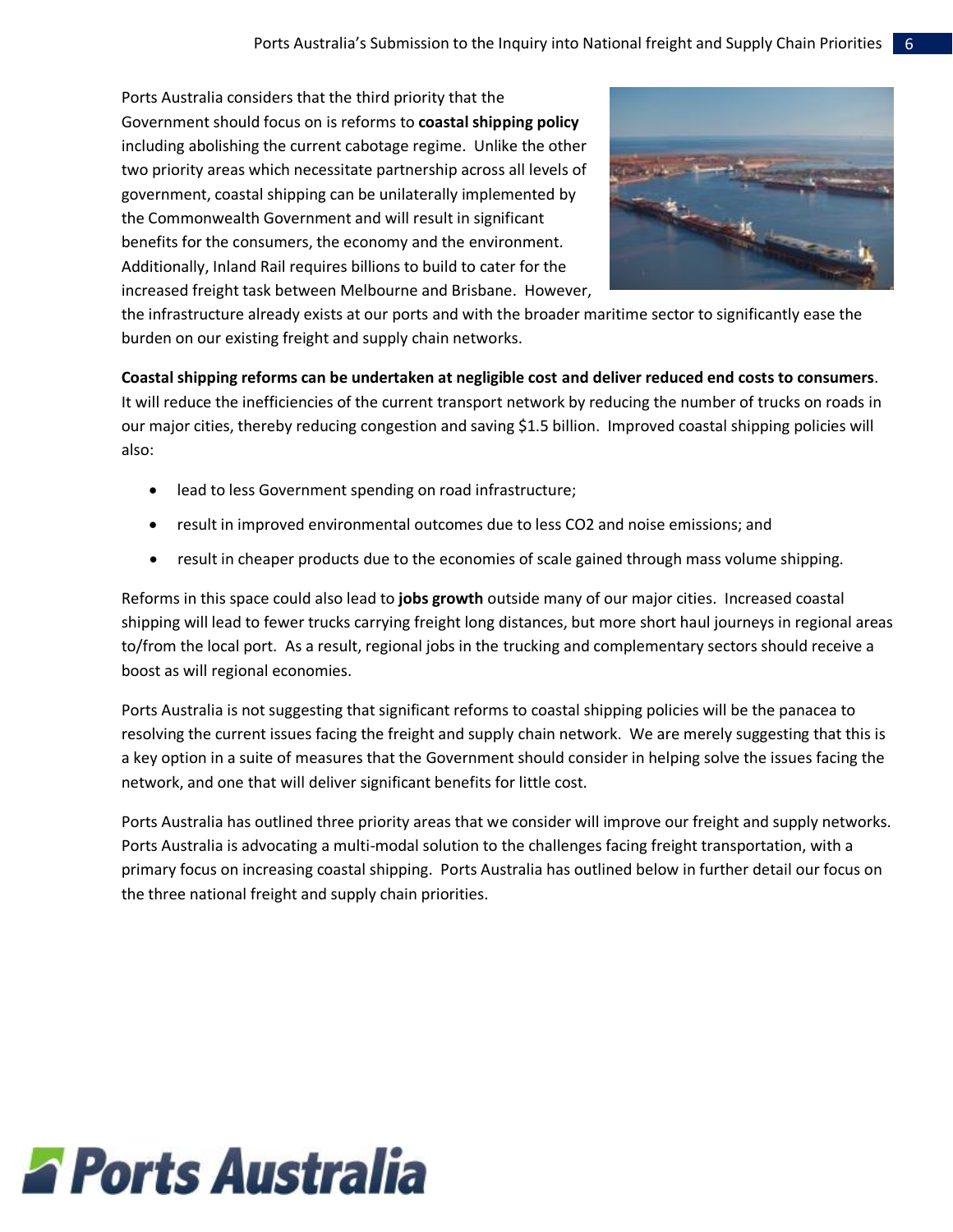# <span id="page-7-0"></span>**Coastal Shipping**

The coastal shipping sector has been characterised by a dual policy failure that has seen firstly the stagnation of the coastal shipping task and secondly the decrease of Australian licensed ships in our coastal trades.

Current policy has not "revitalised" Australian flagged shipping as was the objective. Since the introduction of the current policy shipping lines have withdrawn from the movement of domestic freight with only two operators dominating the coastal trade market.

Data provided by the Bureau of Infrastructure, Transport and

Regional Economics (BITRE) shows that between 2004/05 and 2013/14 both the weight of coastal cargo and the coastal freight task in tonne/kilometre terms remained static<sup>3</sup>. The task has been essentially pared back to freights where there is no viable alternative namely iron ore out of the Pilbara, Bauxite out of Weipa, NW Shelf oil and Bass Strait freight. The most recent BITRE data shows that Australian ports handled 101.3 million tonnes of coastal freight during 2014–15, a 2.9 per cent decrease on 2013–14 and an average annual trend decline of 0.4 per cent over the five years to 2014-15<sup>4</sup>. Furthermore despite dramatic growth in total Australia freight over a decade, coastal shipping freight has decreased since 2006-07 $^5$ .

The Coastal Trading Act has also failed to deliver some of its key goals including to "contribute to the broader Australian economy" and to "promote competition in coastal trading". The effect of current legislation is that

the movement of coastal freight is uncompetitive with that of international freight. The high cost of coastal shipping has resulted in disadvantaging Australian producers and manufacturers attempting to sell domestically because many imports are cheaper than moving freight between domestic ports.

Where the alternative is that moving freight between domestic ports is cheaper than international freight movement, high shipping costs resulting from current policy settings has led to consumers and business paying significantly higher prices due to poor Government policy.

According to a Western Australia's Department of Planning, rail freight services deliver 80% of groceries by rail

from the east coast. Rail is the primary mode of transporting these goods given that it is more cost effective than road. Coastal shipping would be significantly more viable, but the limited services stemming from the current regulatory regime does not allow for consideration of this option. Accordingly, the prices paid in

 $\overline{\phantom{a}}$ 



The introduction of current policies in 2012 resulted in five of seven shipping lines withdrawing services from the Brisbane to Fremantle route.

The then Deputy Prime Minister, the Hon Warren Truss MP, pointed out in June 2015 that the cost of shipping dry food powder from Melbourne to Brisbane is the same as shipping the same product from Melbourne to Singapore.

- Hansard, 25 June 2015, p. 7577

<sup>&</sup>lt;sup>3</sup> Australian Sea Freight 2013-14

<sup>4</sup> Australian Sea Freight 2014-15

<sup>&</sup>lt;sup>5</sup> BITRE 2016, Australian Infrastructure Statistics Yearbook 2016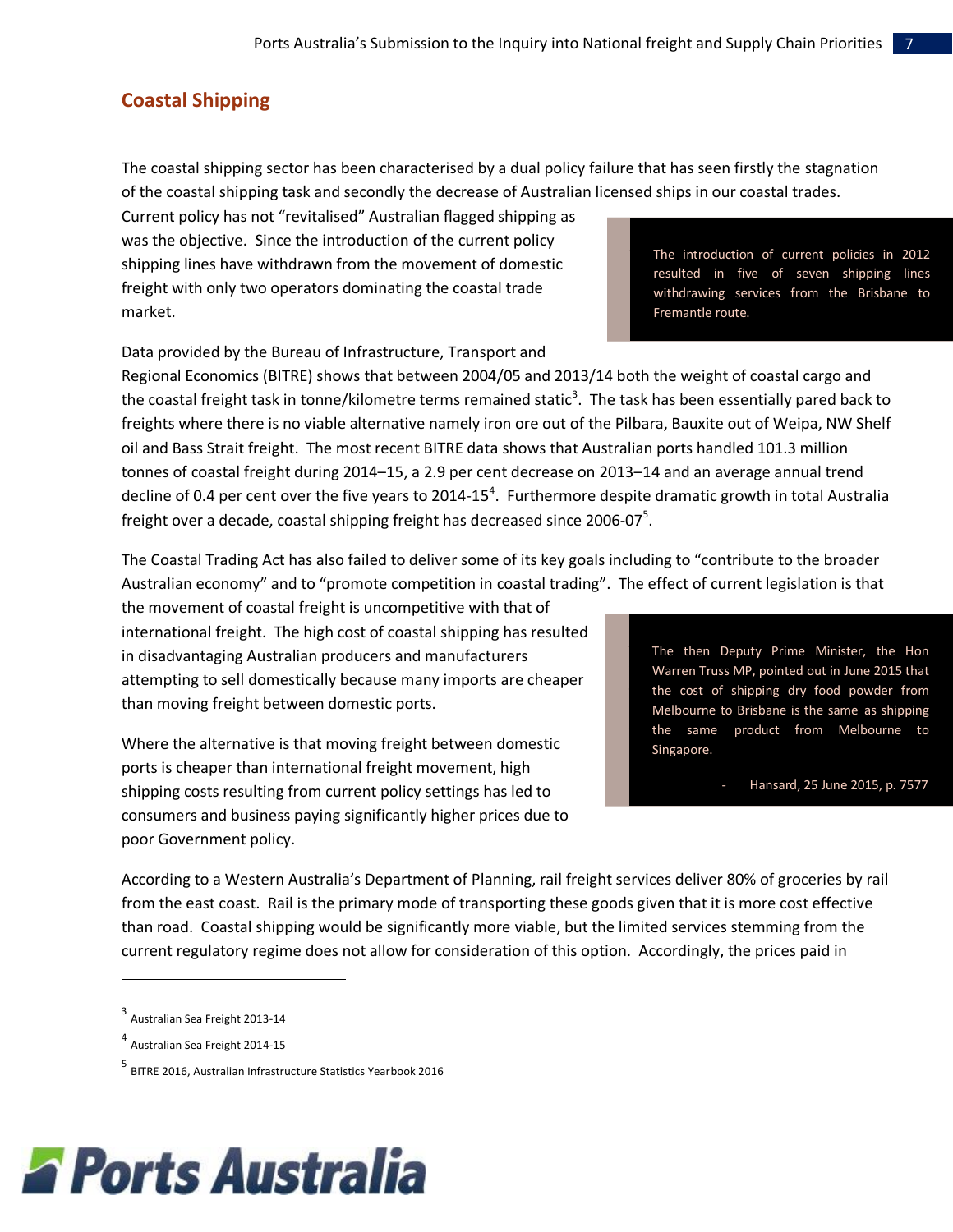Western Australian supermarkets for groceries and other products are infrequently higher than they otherwise should be because the inefficient movement of road freight is incorporated in the cost of these products.

While there are a few options to transport freight in and out of Western Australia, there are even less in Tasmania. According to the Productivity Commission, coastal shipping accounts for 99% of freight moved in

and out of the state, which is serviced by high cost containerised domestic shipping services. Given its reliance on sea transport, Tasmania is particularly affected by inefficiencies embedded in coastal shipping regulation. The Productivity Commission notes that Government policies put in place to limit the effect of the current coastal shipping regime, i.e. the Tasmanian Freight Equalisation Scheme, have "no coherent economic rationale" as it falls well short of its intended outcomes<sup>6</sup>.

Bell Bay Aluminum reported a 63 percent increase in shipping freight rates from Tasmania to Queensland in the first year of the current policy – from \$18.20 a tonne to \$29.70 a tonne.

> Minerals Council Australia: Coastal Shipping Reform 2017

Furthermore, the Productivity Commission has also observed that

cabotage restrictions are a significant impost for Australian businesses that rely on coastal shipping, and they deter businesses from using coastal shipping. The Productivity Commission also indicated that cabotage restrictions protect some jobs at the expense of growth in other industries.<sup>7</sup>

Other benefits of reformed coastal shipping policies are that it facilitates the repositioning of containers from a surplus port to a deficit port by some shipping lines, as was done prior to 2012. According to NSW Ports, as an example, some shipping lines in the past had excess containers in Sydney as an import dominant port, but limited supply in Western Australia that needed containers for overseas export. Coastal shipping policies prior to 2012 would enable some shipping lines to earn revenue on the coastal leg and then re-use the container for an export movement.

A previous Bill to reform coastal shipping, rejected by the Senate in 2015, estimated net economic benefits of close to \$700 million and an annual reduction in regulatory burden of \$21.4 million.

Given the various issues highlighted above, the Government should in the near future look at meaningful reforms to coastal shipping as it will ease the future pressures on existing freight and supply networks, results in various economic benefits as outlined previously (e.g. lower end costs, jobs growth, etc), and lead to improved environmental outcomes.

### *Management of Sea Channels*

 $\overline{\phantom{a}}$ 

Like roads, our shipping channels are a key component of our supply chains enabling the safe and efficient movement of ships transporting goods and passengers. As the shipping industry is moving to bigger and more economical ships, our shipping channels will need to accommodate their movement if Australia is to continue relying on its over 90% of trade via shipping. The ports at Melbourne and Townsville are already undertaking



<sup>&</sup>lt;sup>6</sup><br>Productivity Commission Inquiry Report on Tasmanian Shipping and Freight, June 2014

<sup>7&</sup>lt;br>Productivity Commission, Regulation of Australian Agriculture: Final Report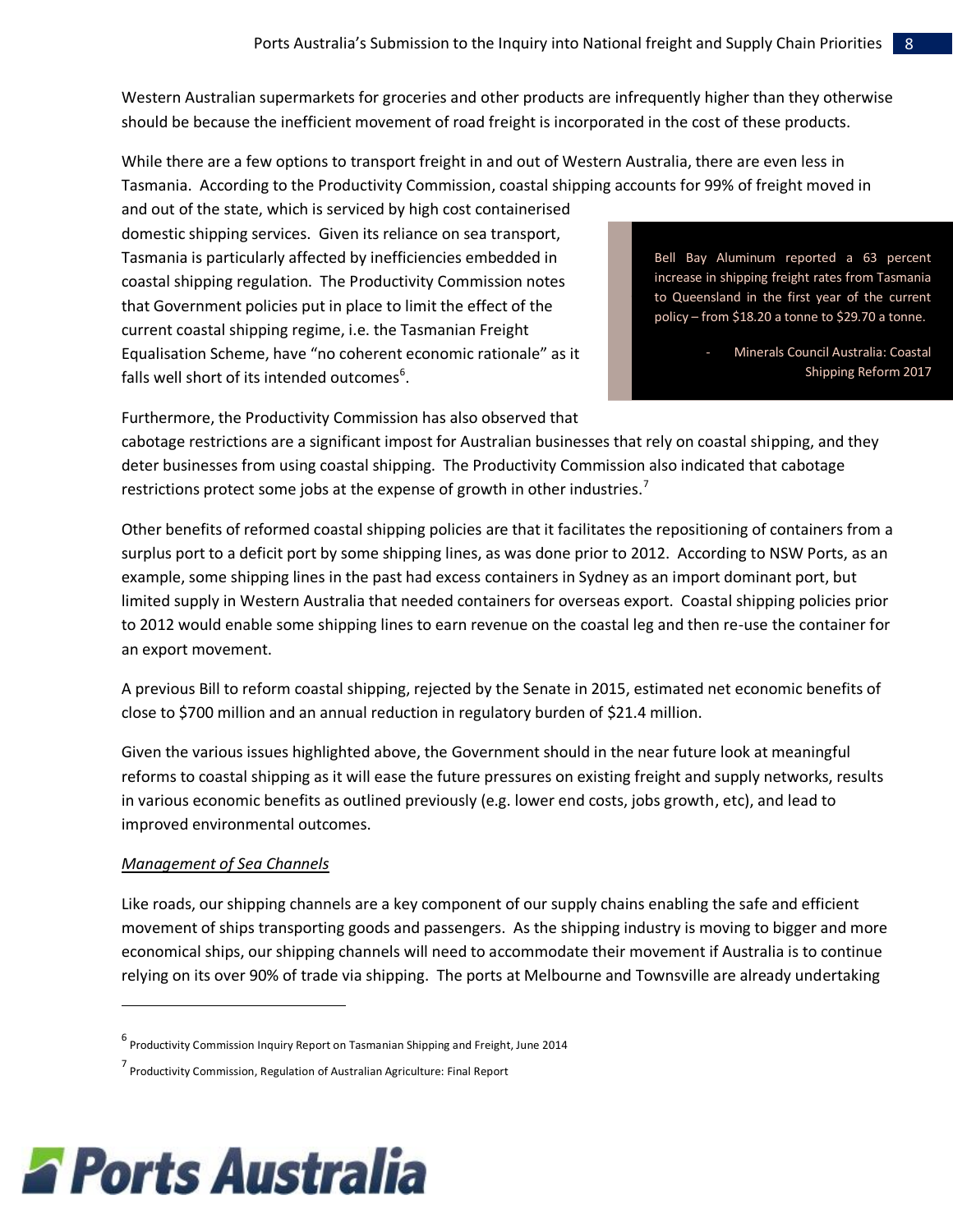operations to ensure that are shipping channels can accommodate bigger ships. It is imperative that governments look to protect the ability of ports to develop and maintain our shipping lanes, instead of creating 'road blocks' that will ultimately have significant consequences on the state and national economy.

<span id="page-9-0"></span>Sound and scientifically based government approval processes are necessary for ongoing management of our sea channels. Current approaches to dredging in Queensland are not based on scientific rigor and are potentially harming the land. Ports are part of the community and wish to work for a long time to come in their surrounding environment. Accordingly, ports work to develop leading scientific practices in the environmental management of their operations. We seek governments' cooperation in working together to find optimal solution to managing our sea channels.

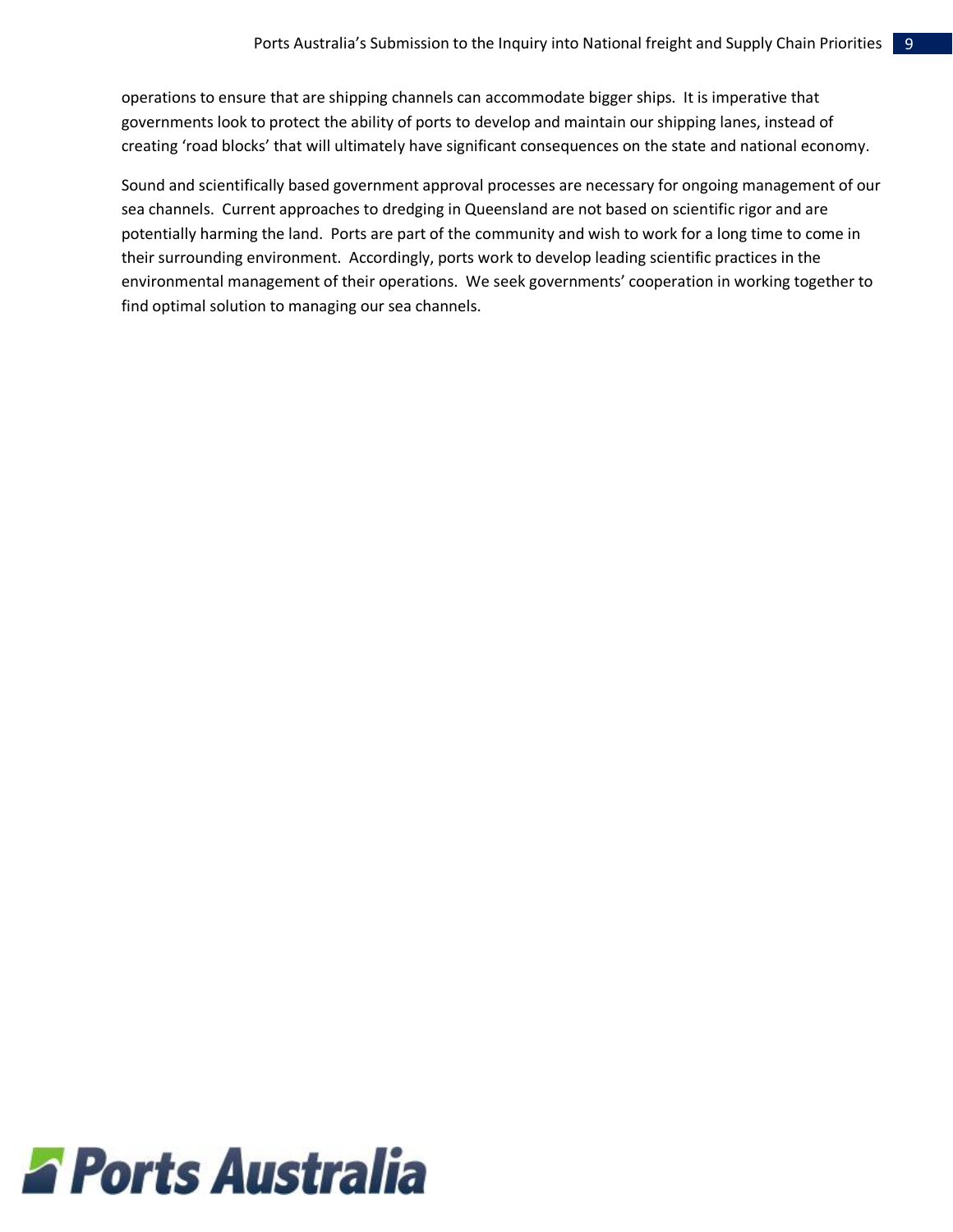# **Rail and Road Connectivity**

### *Roads for High Productivity Vehicles*

Shipping is the most environmentally friendly and economically viable solution for the mass movement of freight. Likewise High Productivity Vehicles (HPV) are key to the transportation of freight to/from the port and intermodal terminals. However the roads surrounding these precincts and/or along the journey through local council land do not necessarily accommodate the movement of HPVs. This can be due to:

- 
- Turning performance
- Road space requirements
- Entry length onto main roads and highways
- Approach visibility
- Vertical (overhead) Clearance

Some local government roads provide a critical link between

places for freight such as commercial and industrial sites, and strategic freight networks. However, access to these roads for HPVs is often resisted by local government due to concerns such as:

- lower levels of road network structure capabilities
- limited communication and awareness of the performance benefits offered by these types of vehicles
- concerns about higher risk exposure to the local network without the ability to recover maintenance costs.

As a result, productivity issues arise due to the mismatch between freight vehicles allowed on the freight corridor and the short section connecting an origin/destination point into that corridor. This mismatch often means that businesses will often use a smaller vehicle instead of a HPV to complete the entire journey due to cost and logistic benefits. Accordingly, we see an increase in the number of trucks on our roads. The end result is productivity being reduced along the full corridor and the full logistics task, increases in overall transport costs, poor environmental outcomes and our goods being less competitive in the global market.

Industry estimates indicate that an exporter using a semi-trailer instead of a B-Double due to first/last mile

issues could gain up to 50% in freight productivity if able to use B-Doubles for the entire journey. Or a facility with B-Double access and an adjacent Double Road Train or B-Triple corridor could gain up to 25% in freight productivity.

While there has been some focus on this issue over the last few years, not enough consideration is being given if governments are to meet the future freight task. Better ways to working with local government to support and enhance the connection between

Moorebank Intermodal Terminal: Trucks trying to enter the M5 do not have a long enough runup before they come into conflict with traffic trying to exit onto the Hume Highway. There are also existing load and vehicle size limits on Anzac Road for B-Double vehicles set to continue.

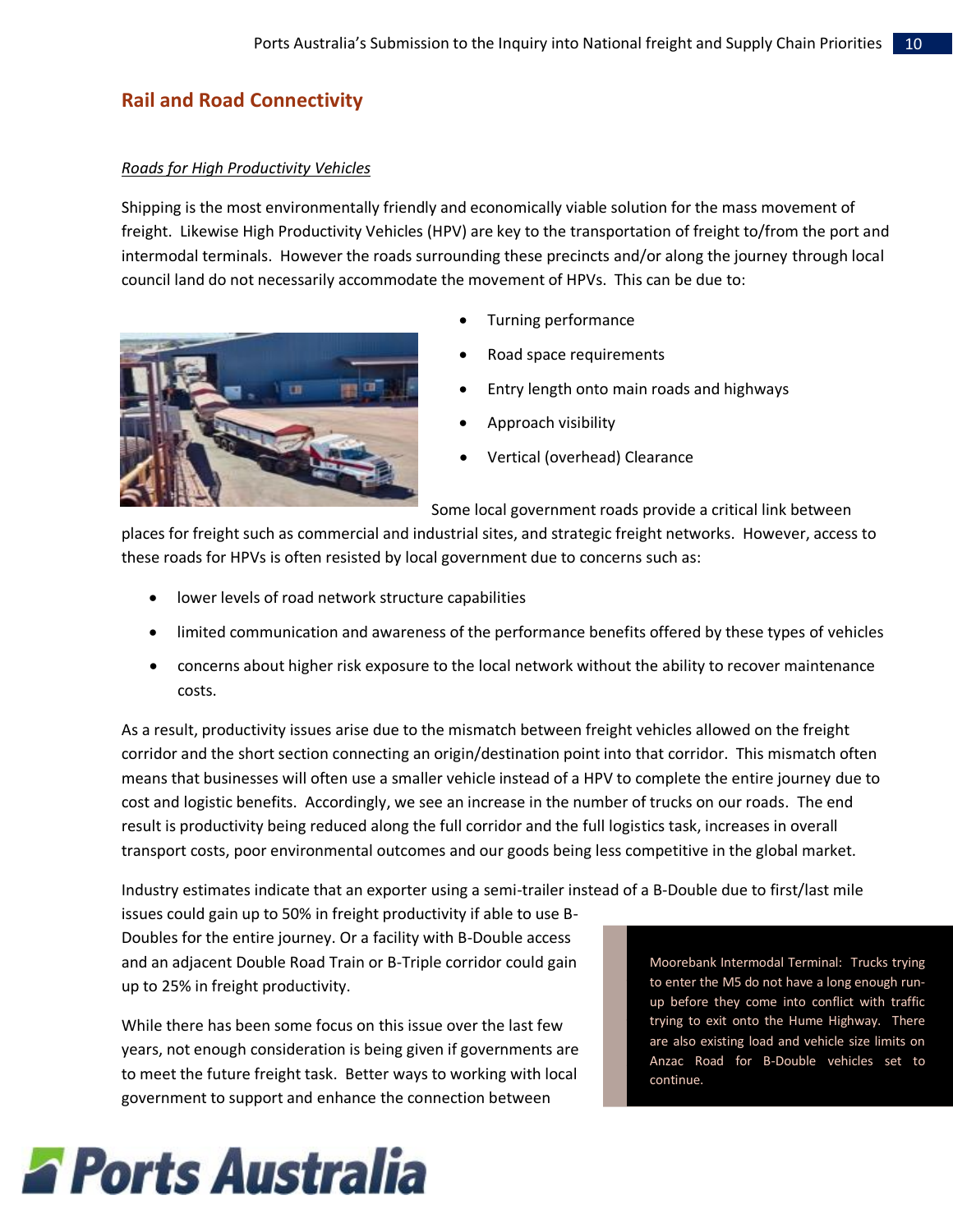local, state and national road networks will be critical to delivering a more seamless national approach to freight. This includes supporting local network assessments, communicating emerging access issues and sharing assessment knowledge and information.

### *Rail Connectivity*

Australia's rail networks are underutilised for freight movement. This has occurred for various reasons including, port-rail interface issues (e.g. a lack of adequate below-rail infrastructure, lack of flexibility in train windows and unreliable train departure and arrival times), conflicts with passenger movements on the same lines, inconsistent state and territory network regulations and operating conditions, and maintenance and investment costs that are not supported by required utilisation rates.

Maximisation of network capacity by reforming railway access is critical. Current access requirements add significant costs and impediments to railway operations. These impediments include high administrative and compliance costs, constraints on the infrastructure providers' ability to deliver and price service efficiently, reduced incentives to invest in infrastructure facilities and inefficient investment in related markets



### Less than 4% of containers transported on rail in Brisbane

Due to these problems plaguing freight rail, many freight forwarders believe road to be more responsive, reliable and timely. As a result trucks carry over 80 percent of freight to/from ports which cause congestion on our roads, lead to poor environmental outcomes, etc.

Solutions utilised in some parts of the country are to shift more freight movement to off-peak period to level out network demand, decrease congestion on the freight and passenger networks, and improve freight access and reliability. This requires rail network managers to give greater priority to freight rail during off-peak periods, develop timetables that manage the expectations of the population, and undertake other operations and services that are not in conflict with the scheduled movement of freight rail. At present, most road freight movement takes place during the daylight on weekdays so assurances by state governments to more

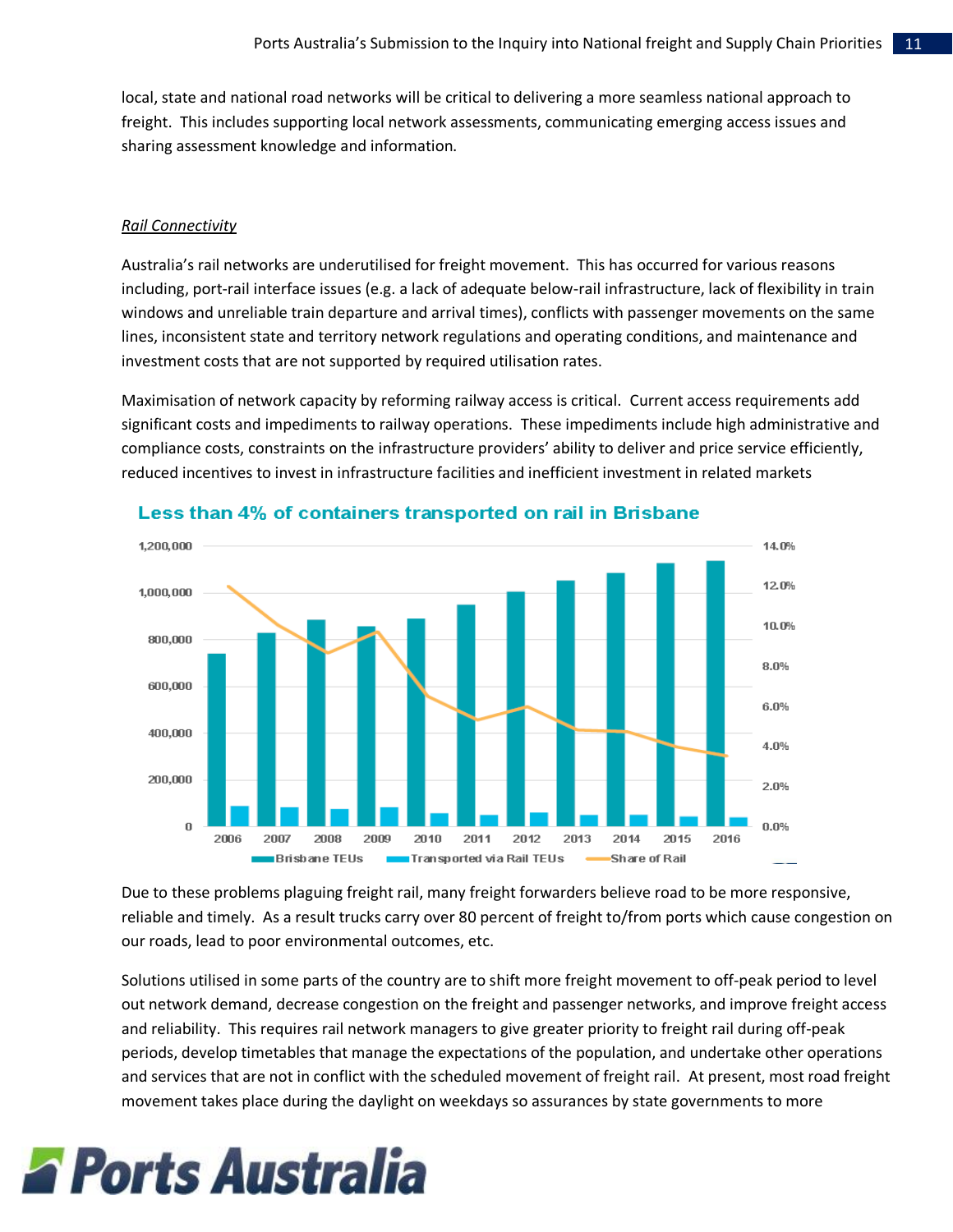effectively utilise rail during these windows will create direct competition and build confidence in businesses wanting to utilise rail.

The shared rail network will not always be able to handle the exponential growth forecast for Australia. This is especially the case for Brisbane with the new Cross River Rail that will come online in less than two years and add more pressure on the shared network. In these cases Governments need to consider segregating passenger and freight rail networks, or creating sufficient passing loops to mitigate service conflicts.

If nothing is done to address this issue the network capacity will be reduced, freight costs will increase and rail will become even more uncompetitive. Road freight movements will also rise and create further congestion on the network along with other disadvantages previously mentioned.

### *Inland Rail*

The Commonwealth Government \$10 billion Inland Rail will be a vital part of the freight and supply network for decades to come. However, the current planning of this infrastructure captures some of the issues highlighted previously in regards to HPVs and the current shared rail network.

Inland Rail does not connect Brisbane and Melbourne, but stops approximately 20-30 kilometers short of both locations, at Acacia Ridge and Tottenham, respectively. Freight will be moved on to:

- trucks that will travel on poorly protected corridors, limiting the efficiency of their movement, creating congestion on metropolitan roads, increasing noise and CO2 emissions, etc; or
- the shared rail network exacerbating the problems with regard to limited windows that freight rail is currently utilising and the unreliability of the network.

While funding may be the likely issue as to why Inland Rail is not being developed to the port, there is still an opportunity to preserve corridors for future investment.

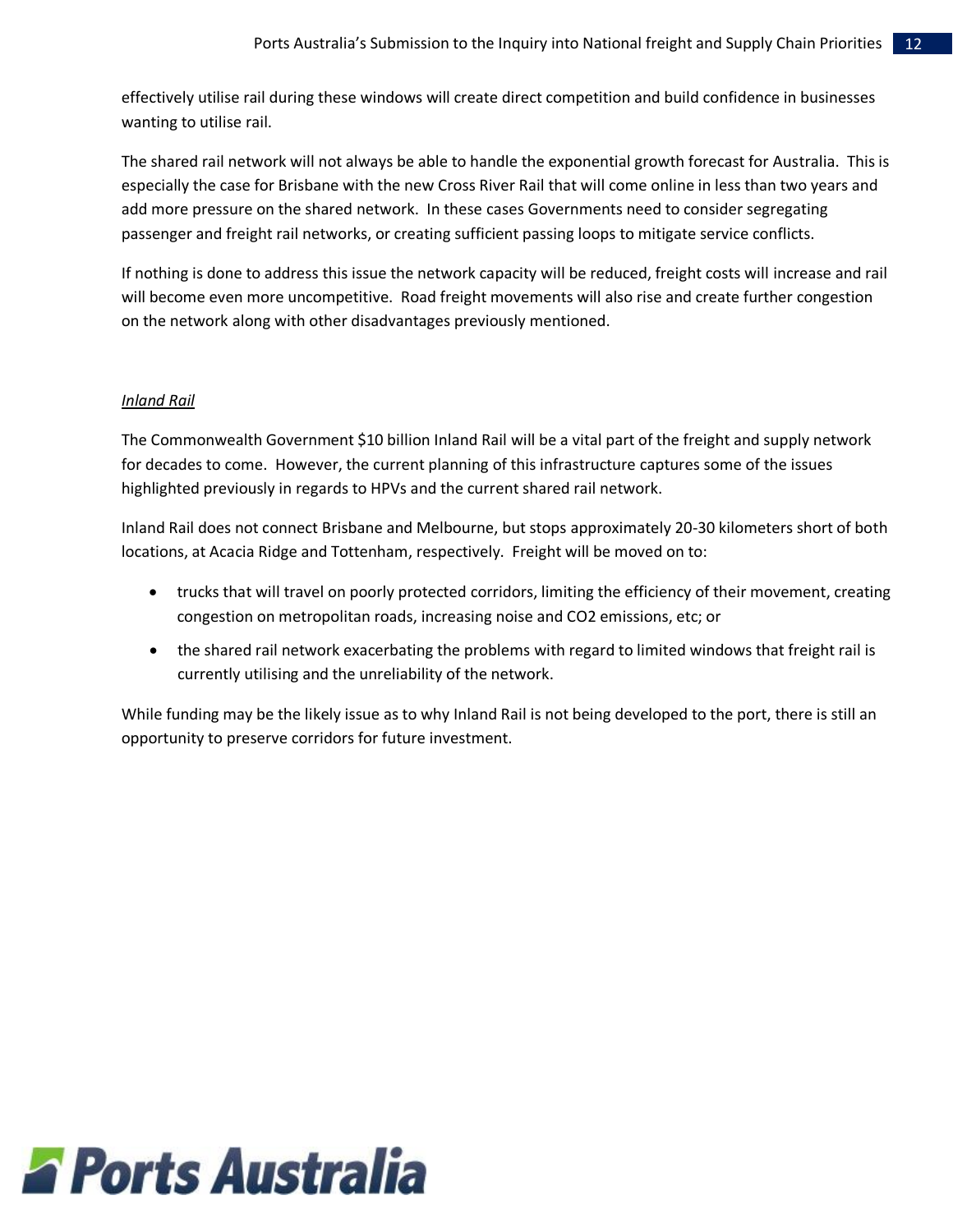## <span id="page-13-0"></span>**Corridor Protection**

During the mid-twentieth century jurisdictions had the vision and courage to secure future transport corridors which we now view as essential to the effective functioning of cities. As a result city planning and development was cost effective compared to many current strategies, e.g. digging tunnels to create transport corridors.

The benefits of focusing on corridor protecting are quite clear:

- It enables the development of future infrastructure networks;
- It ensures advanced integration with competing urban planning requirements and land management strategies; and
- It results in lower upfront cost to develop, protect and manage corridors.

The demand for residential land has grown exponentially in some of our major cities resulting in conflicts with the ability to expand transport infrastructure.

What the community is faced with today is failings by Governments in undertaking planning for corridor protection. Infrastructure Australia estimates that the cost of existing urban transport congestion in

Australia's capital cities is forecast to increase from approximately \$14 billion to \$53 billion a year by 2031 unless significant infrastructure investment and planning is undertaken $^{8}$ .

Existing planning and policy illustrate poor outcomes for business, e.g. restricted timings for undertaking commercial activities, sensitively managing urban encroachment, and limited and inefficient transport routes. As a result businesses do not generate profits they plan for or expect, which results in less investment back into the economy and lack of job creation. Businesses are also not investing because they lack the confidence in Governments to prioritise transport infrastructure spending for the future of the country.

The results of a lack of focus on corridor protection also affects our communities, e.g. significant transport and operational noise emissions near or through residential areas, fumes from large traffic volumes, congestion or industrial exhausts affecting residents living near business precincts or transport corridors, and higher taxes to

8 Australian Infrastructure Audit, 2015

 $\overline{a}$ 

Prohibit the rezoning of industrial land to residential land near precinct such as ports

Prohibit incompatible development along key access roads

Establish buffer zones around business precincts

Identify, protect and preserve existing and future freight-related road and rail infrastructure

Identify future zoning and requirements for business precincts, such as expansion of ports